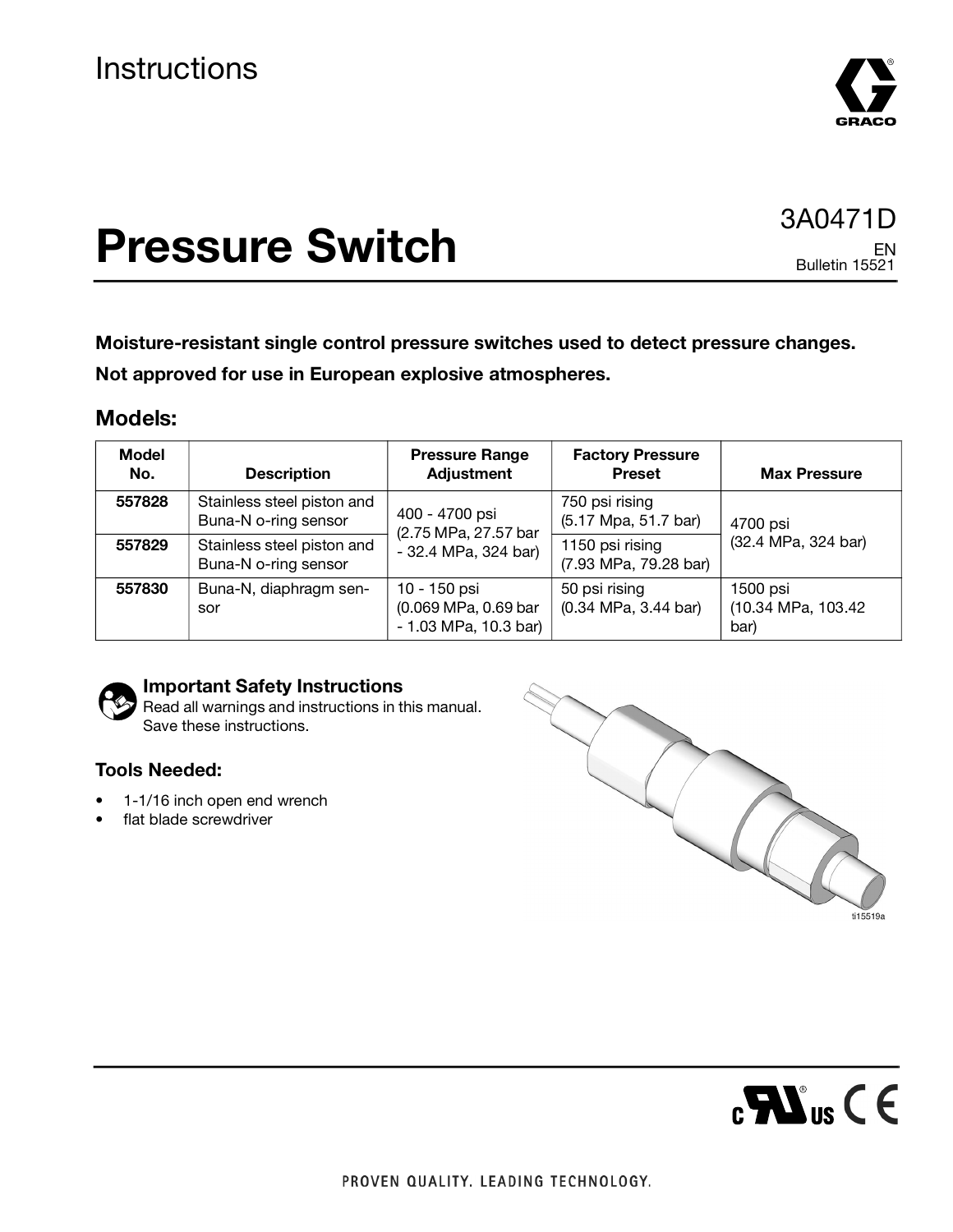# **Warnings**

The following warnings are for the setup, use, grounding, maintenance, and repair of this equipment. The exclamation point symbol alerts you to a general warning and the hazard symbols refer to procedure-specific risks. When these symbols appear in the body of this manual, refer back to these Warnings. Product-specific hazard symbols and warnings not covered in this section may appear throughout the body of this manual where applicable.

| <b>WARNING</b> |                                                                                                                                                                                                                                                                                                                                                                                                                                                                                                                                                                                                                                                                                                                                                                                        |  |  |  |
|----------------|----------------------------------------------------------------------------------------------------------------------------------------------------------------------------------------------------------------------------------------------------------------------------------------------------------------------------------------------------------------------------------------------------------------------------------------------------------------------------------------------------------------------------------------------------------------------------------------------------------------------------------------------------------------------------------------------------------------------------------------------------------------------------------------|--|--|--|
|                | <b>ELECTRIC SHOCK HAZARD</b><br>This equipment must be grounded. Improper grounding, setup, or usage of the system can cause<br>electric shock.<br>Turn off and disconnect power at main switch before disconnecting any cables and before servicing<br>equipment.<br>Connect only to grounded power source.<br>$\bullet$<br>All electrical wiring must be done by a qualified electrician and comply with all local codes and<br>regulations.                                                                                                                                                                                                                                                                                                                                         |  |  |  |
|                | <b>SKIN INJECTION HAZARD</b><br>High-pressure fluid from dispense device, hose leaks, or ruptured components will pierce skin. This may<br>look like just a cut, but it is a serious injury that can result in amputation. Get immediate surgical treat-<br>ment.<br>Do not point dispense device at anyone or at any part of the body.<br>Do not put your hand over the fluid outlet.<br>Do not stop or deflect leaks with your hand, body, glove, or rag.<br>$\bullet$<br>Follow Pressure Relief Procedure in this manual, when you stop dispensing and before cleaning,<br>$\bullet$<br>checking, or servicing equipment.<br>Tighten all fluid connections before operating the equipment.<br>٠<br>Check hoses and couplings daily. Replace worn or damaged parts immediately.<br>٠ |  |  |  |

### **Pressure Relief Procedure**

### **Pressure Relief**



**Relieve pressure** in system following procedure recommended for your operating system or pump.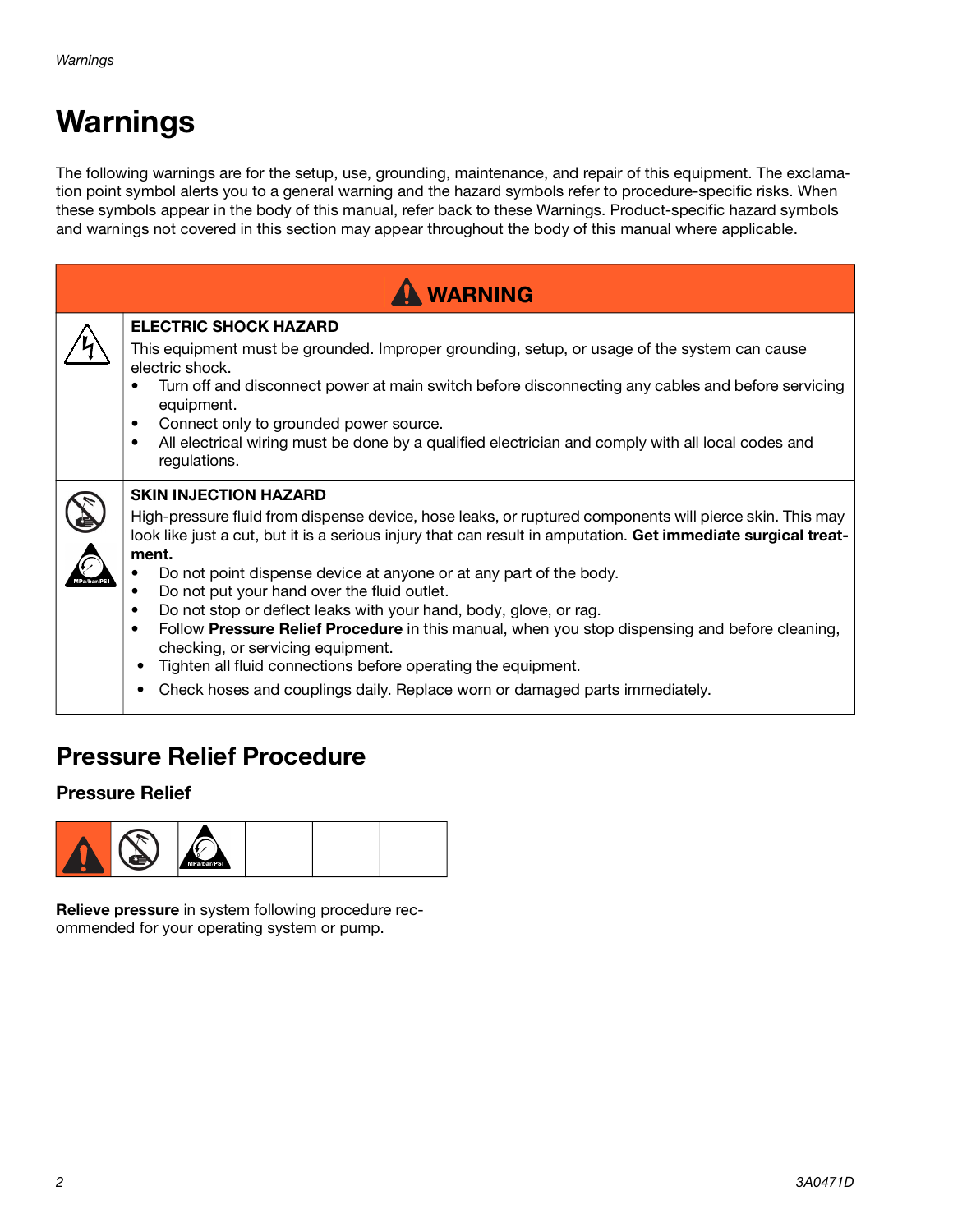### **Installation**



- A high or low limit switch is necessary for application where a runaway condition could result.
- The adjustable range must be selected so that incorrect, inadvertent setting at any range point cannot result.

### **NOTICE**

- Electrical ratings must not be exceeded. Overload on a switch can cause switch to fail on the first cycle.
- Never exceed pressure limits. Unit can be operated up to maximum pressure on a limited basis (i.e., set-up, testing) but continuous operation must be restricted to the designated adjustable range. Excessive cycling at maximum pressure limits could reduce sensor life.
- 1. Locate unit where shock, vibration and ambient temperature fluctuations are minimal. Do not mount in ambient temperature areas exceeding 160°F  $(71^{\circ}C)$ .
	- Unit may be mounted in any position. However, if installation location results in frequent exposure to liquid it is recommended that the unit be mounted vertically with the pressure connection down.
	- If the unit is to be set after mounting, raise adjustment cover, then thread in pressure connection until snug. Verify adjustment opening is accessible.
- 2. Cut pressure switch cord to desired length.
- 3. Strip back insulation (see Table 1 for terminals and corresponding color).

#### **Table 1 - Terminal Colors**

| <b>Terminals</b> | Color |
|------------------|-------|
| N.O.             | Red   |
| N.C.             | Black |
| Com              | White |

- 4. Mount using pressure connection: always use a wrench on pressure connection wrench flats.
- 5. Attach conduit connection, hold electrical connection steady with wrench on hex, then thread in conduit.
- 6. Test unit before use.

### **Adjustments**



- 1. Disconnect power to switch.
- 2. Connect switch to a calibrated pressure source.
- 3. Slide adjustment cover (a) (open) toward cable. It may be necessary to twist cover to overcome friction ([FIG. 1\)](#page-2-0).



### <span id="page-2-0"></span>**FIG. 1**

- 4. Connect power to terminals or leads.
- 5. With the cable (b) facing up, insert the blade of a flat screwdriver into the adjustment slot (c) ([FIG. 1\)](#page-2-0).
	- Turn the dial to the left to **increase** the setpoint.
	- Turn the dial to the right to **decrease** the setpoint.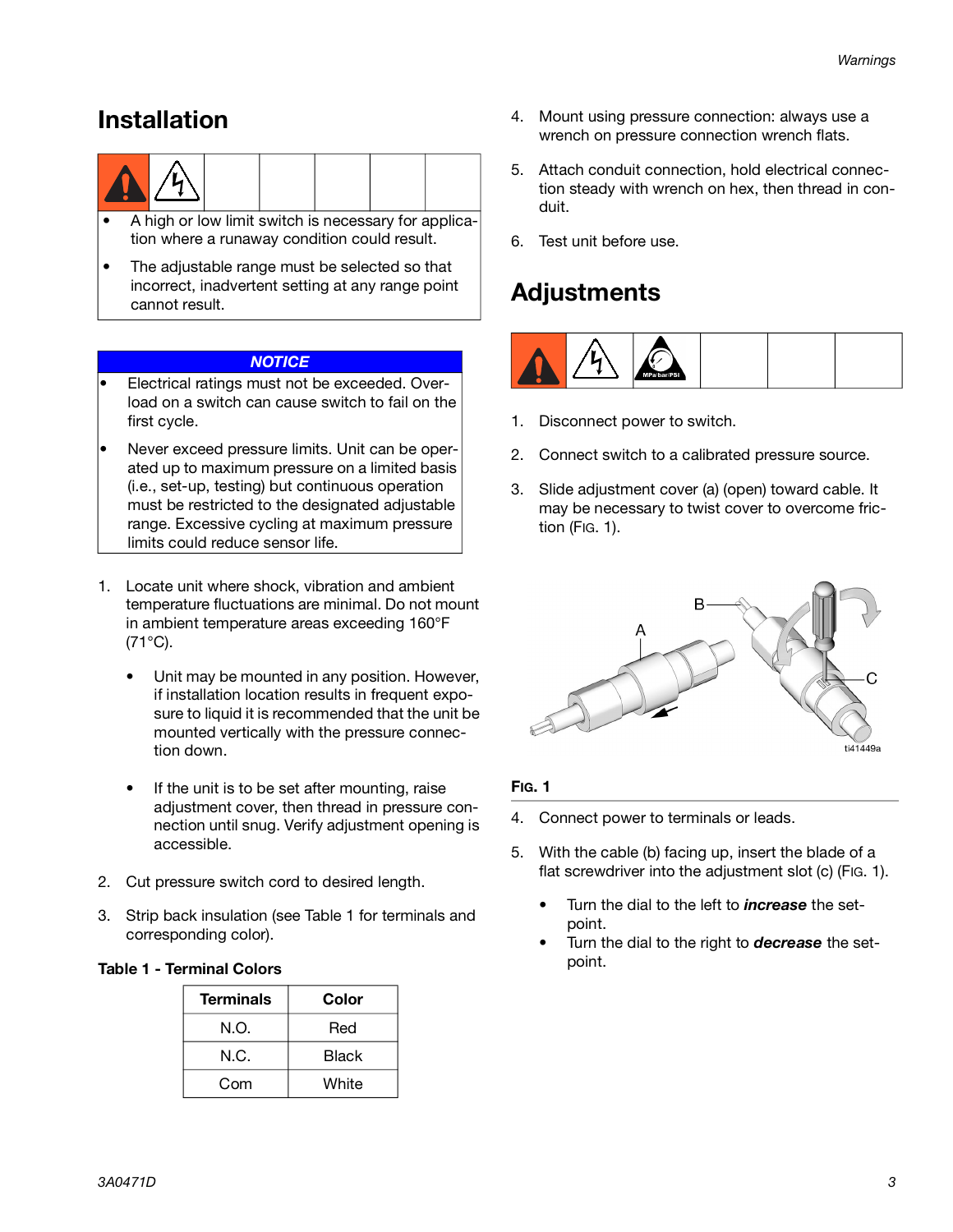6. After setting is complete, slide adjustment collar (a) (closed), over adjustment chamber opening ([FIG. 2\)](#page-3-0).



### <span id="page-3-0"></span>**FIG. 2**

7. Recheck set point and install switch according to Installation instructions.

### **Technical Data and Dimensions**

Ambient Temperature Range 0° to 160°F (-17° to 70°C<br>Maximum Media Temperature 200°F (93°C) Maximum Media Temperature Termination Type 1/2 NPT

#### **Electrical Ratings**

@125 VAC & 250 VAC, 1/4 hp<sup>\*</sup> 5A resistive / 5A inductive

(75% power factor) @30 VDC\* 5A resistive / 3 A inductive @125VDC\* 0.5A resistive / 0.25 inductive

\*gold clad silver contacts for loads down to 5mA at 6VDC, 2mA at 12 VDC, 1mA at 24 VDC

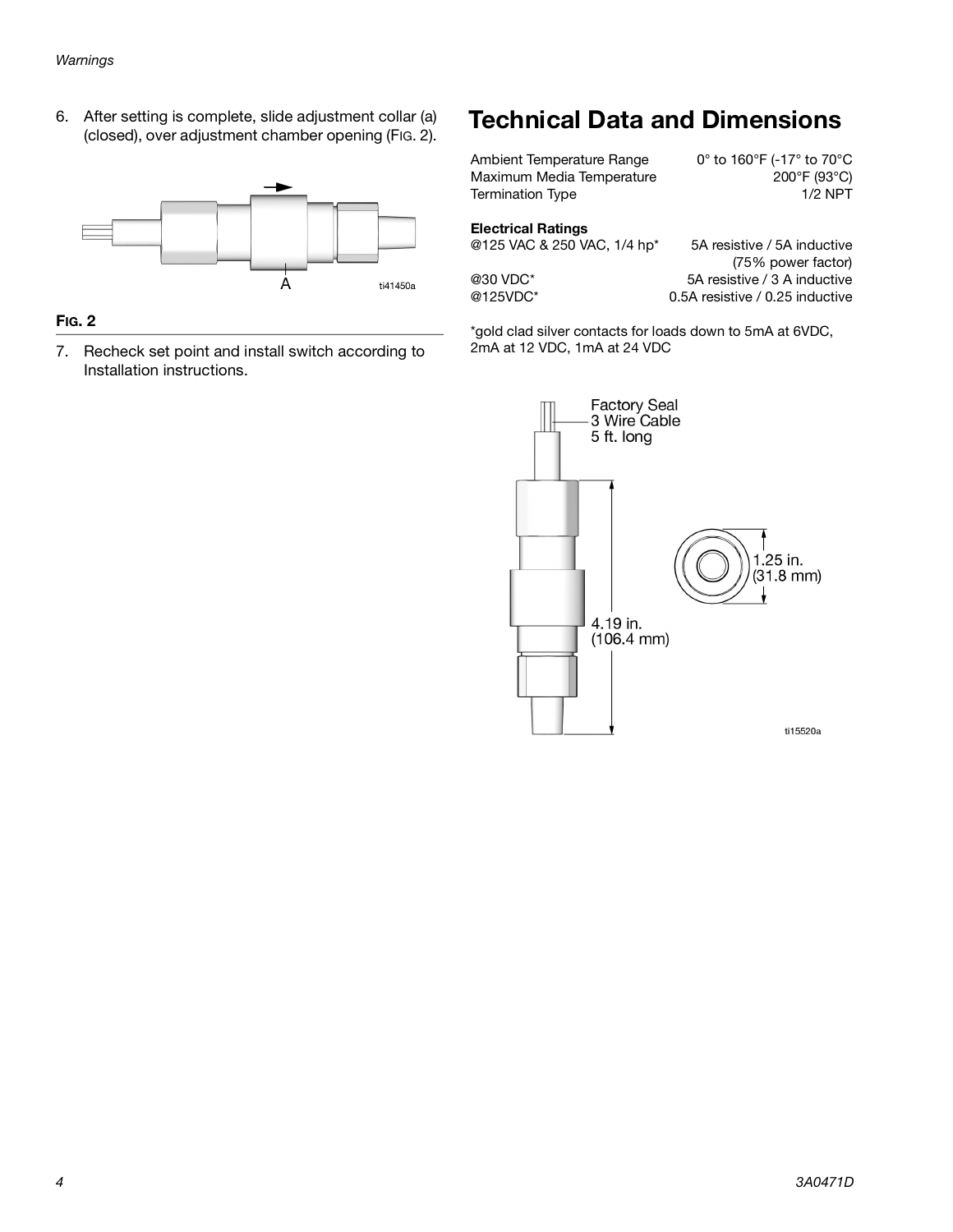# **Notes**